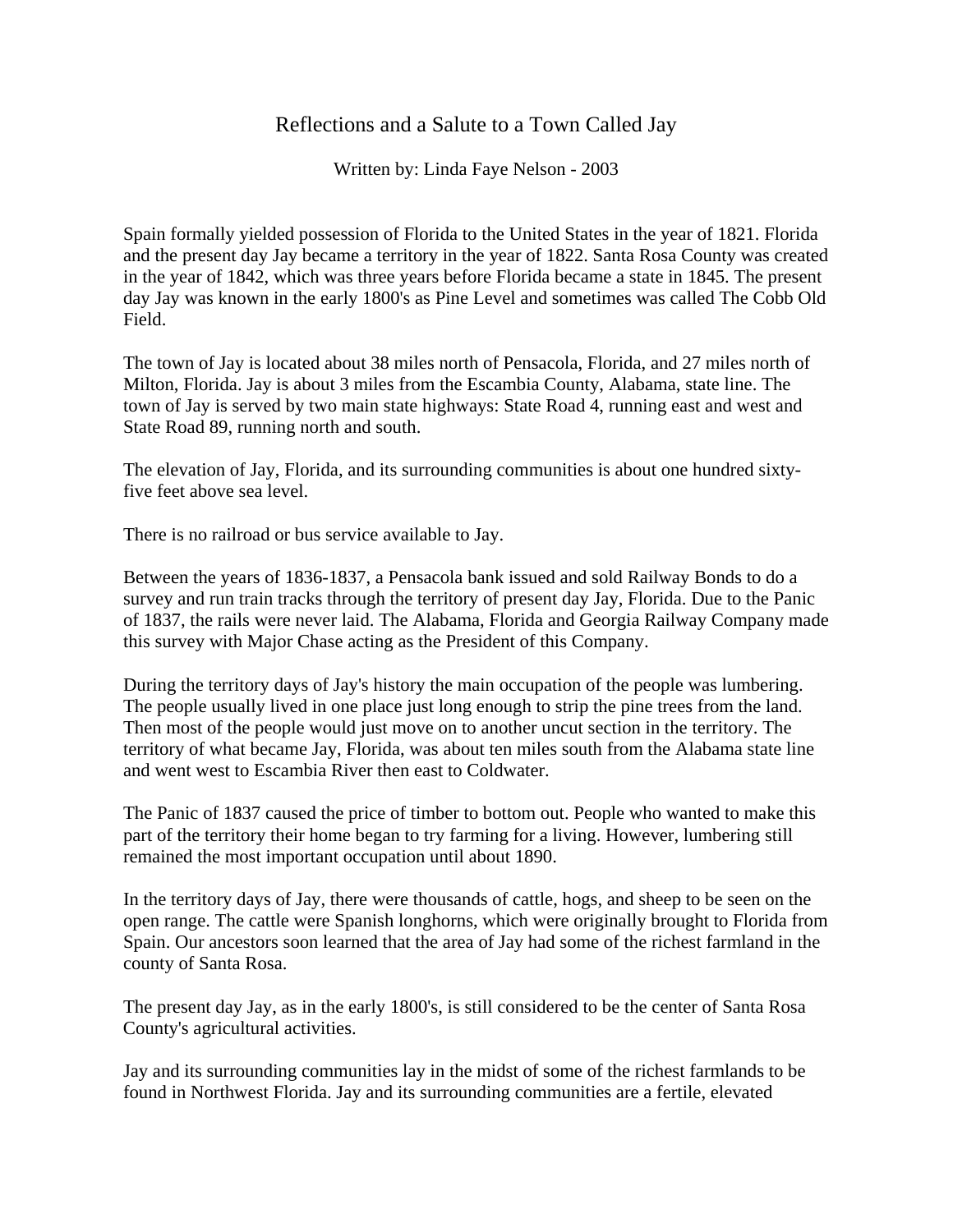plateau. The topsoil is about 4 to 4.5 inches and has a clay base soil which can hold the moisture. This is what makes the land so rich and fertile for farming. Most of Jay's agricultural activity today is based on cotton and peanuts as the row crops, but cattle are still the main livestock production. There is a considerable amount of acreage that is devoted to pastures and other small grains for feed crops.

Oil was discovered at Pollard, Alabama, in the 1950's. In about 1968, Humble Oil Company drilled a "wildcat well" near Flomaton, Alabama, about eight miles from Jay. This wildcat well was used to test the Smackover and Norphlet. The Smackover was a bust near Flomaton, but the Norphlet did yield natural gas.

The geologists buzzed around Jay, and the oil "fever" raised temperatures in our communities. The geology of the Jay's region then attracted the prospectors to put down a few shallow wells; nothing happened, but the people of Jay still hoped for the black gold.

Humble Oil Company, (now Exxon) was certain that about three miles below the surface was two geologic formations, the Smackover and the Norphlet, and they knew these same formations had yielded oil and gas elsewhere. Humble Oil Company obtained from Florida, a state permit, to drill one oil well at a depth of 16,000 feet. This 16,000 feet would be a much greater depth than the oil wells had been in Alabama.

The people of Jay began to strain their eyes and ears to hear any kind of reports on the test oil well. Days turned into weeks before Jay's lifestyle was interrupted with the news that a huge pool of oil was lying beneath the rich, fertile lands. Overnight, some of the lands around Jay and its surrounding communities became priceless.

The first well that "came in" was in June of 1970. This first well was called a discovery oil well and was owned by a corporation of business people. The second well was drilled on Mr. J. T. Jones's land. A few of Jay's approximately 650 residents became millionaires.

Others sold out cheap to speculators before oil was confirmed on their land. Some of the people received little or nothing because they owned only small amounts of property or their land was just outside the oil field. The fact that paper companies own vast tracts of land in the area also decreased the number of people benefiting from the black gold.

Virtually everyone in Florida, however, benefited in the black gold that came from Jay and the surrounding communities because the state reaped millions of dollars in severance taxes. Local governments also, collected taxes and earned royalties on the oil beneath Jay's public property. It was not long before the "Christmas Trees", the unique value combinations that holds the oil in check until the oil production can begin, were every where, dotting the landscape.

Oil officials reported that Humble Oil and Refining Company and Louisiana Land and Exploration Company completed the first oil and gas producer in the Florida Panhandle; a 15,500 feet Smackover well and that Jay's discovery was the first Jurassic producer in the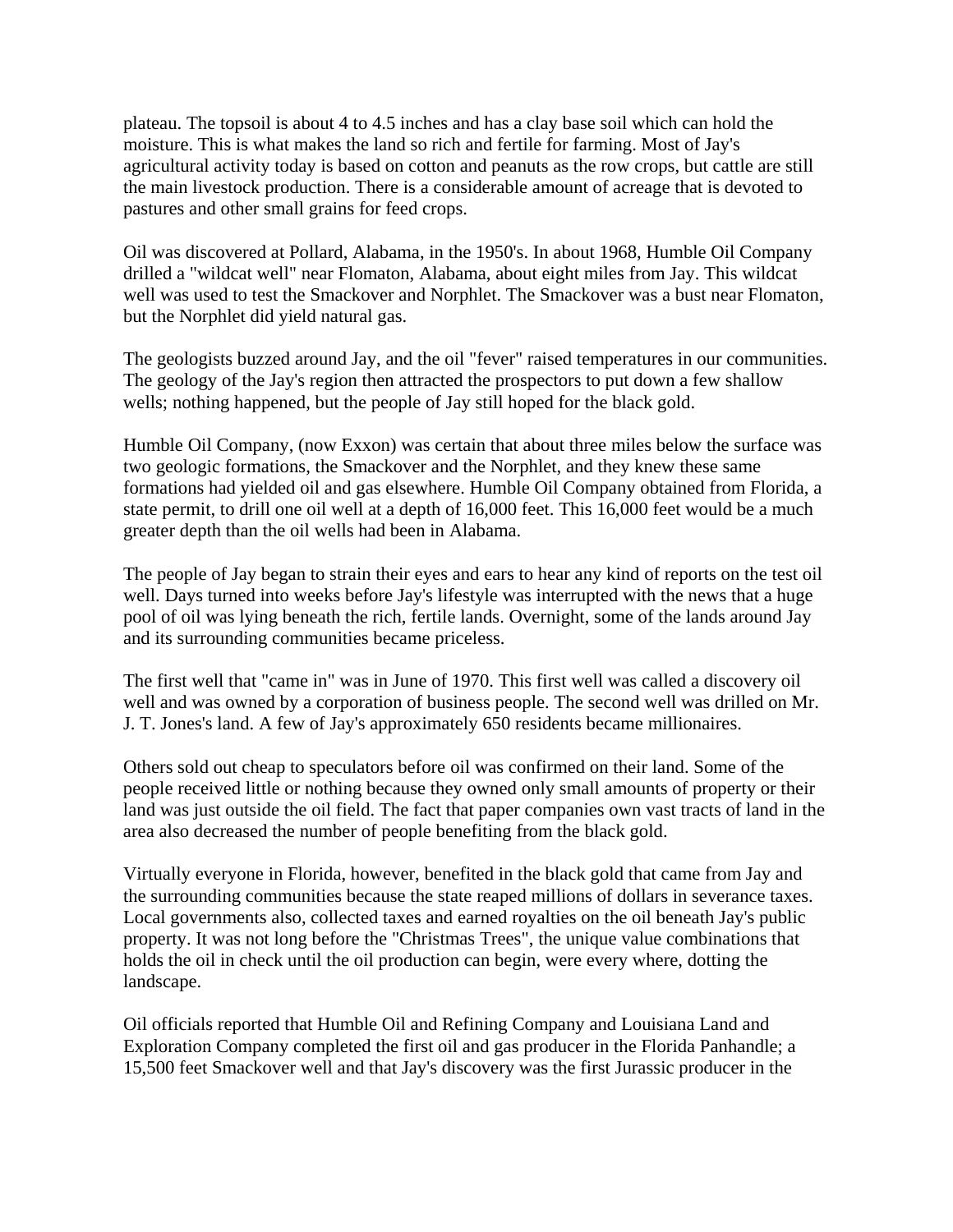state. The oil officials also stated that the Jay oil fields were some of the biggest on-shore finds in the "lower 48 states", except for Alaska, and Hawaii, in over a decade.

The quiet lifestyle of Jay and the surrounding communities still goes on just like before the black gold was found. The only difference, it seems, is there are a few more new homes and the oil wells have now taken their place in the little farming communities' fields, along with the cotton, peanuts, and, of course, the cattle.

The Jay area has shared a history that intertwined with the Creek Indians before and after Florida became a territory. The Creek Indians Confederacy covered the lands of what is now Alabama, Georgia, Mississippi, parts of South Carolina, also Southern Tennessee, and, of course, our own Northwest Florida. At one point in history, the Creek Indian Confederacy was one of the largest ruling nations. A Creek Indian burial ground was unearthed at Mims' Island near Jay several years ago.

Jay and the surrounding communities have had several famous outlaws: Reuben Housten Burrow, Brown Bowen and John Wesley Harding, just to mention a few of the bank and train robbers that lived in the area for a while. John Wesley Harding was born in Northwest Florida just a few miles down the road from Jay.

A Confederate Camp of soldiers was established at Camp Pollard about two miles northeast of Pollard, Alabama. Many of our ancestors served in Company "E",  $15<sup>th</sup>$  Regiment Calvary and were captured or died at the Battle of Pine Barren in Escambia County, Florida. Camp Pollard was captured by the Union Army not long after the skirmish at Pine Barren Bridge.

The year was 1902 when the little farming community in Northwest Florida finally got its name of Jay. A committee was selected to think of a name for the thriving community. Mr. James Thomas Nowling sent the name Pine Level to the Postmaster General. This name was declined because Florida already had a post office by this name. Mr. Nowling was requested to submit another name. He conferred with several of the citizens of Pine Level in an effort to select a name that would be suitable for the new post office. After a delay of a few weeks, a new name was submitted. The new name was rejected also, due to the new name being too long.

Mr. Nowling had been requested by the post office to submit yet a third name. Before he was able to send the third name in, the Postal Department named the new post office "Jay" from the first letter of Mr. Nowling's initial and sent him supplies and equipment with a request that he should open the post office immediately.

Mr. Nowling owned the only store in Jay in 1902. The size of the store is reported to have been 16x20 feet and made of very rough pine boards. Mr. James T. Nowling became the first postmaster of Jay, Florida. He began sending and receiving mail on September 24, 1902. The mail was brought from Pollard to Jay because there was no bridge that spanned between Jay and Century at the Escambia River. The mail was brought and delivered on horseback in two saddlebags.